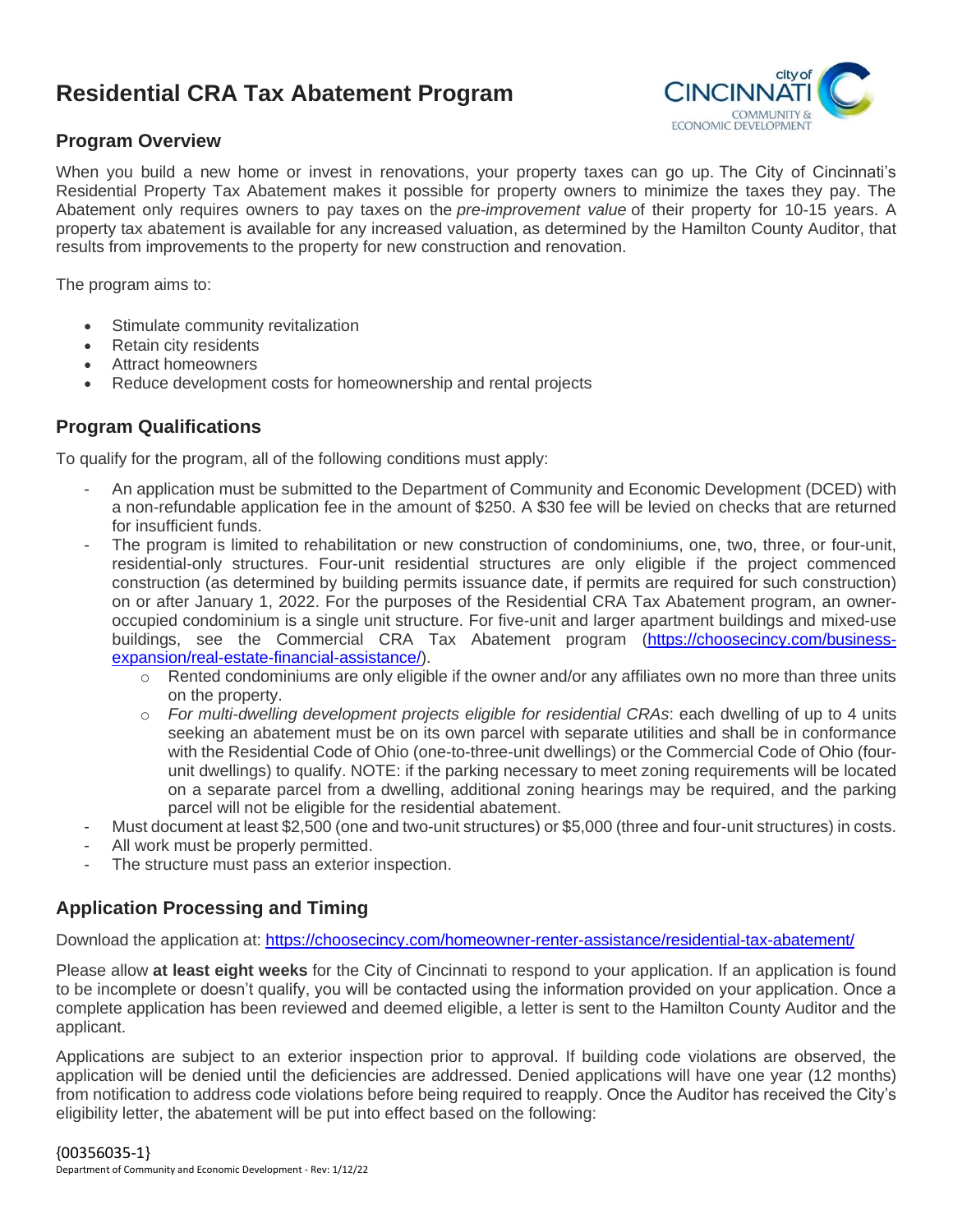- 1. If a residential CRA tax abatement application is approved, the term of the abatement shall commence as soon as any value attributable to the abated improvements is assigned to the subject parcel and is first placed on the tax record by the Hamilton County Auditor, regardless of whether the improvements are partially or fully assessed. For the avoidance of doubt, with respect to condominiums and landominiums, the abatement shall commence when any value attributable to the abated improvements is first placed on the tax record by the Hamilton County Auditor for the parcel of the individual unit as opposed to the parcel of the entire building.
- 2. If a residential CRA tax abatement application is approved, and if the improvements have been partially or fully assessed, then the abatement will be put into effect for the year in which the completed application was received by DCED. For example, if an applicant is eligible for a ten-year term, and if improvements are partially assessed as of 1/1/21, and an application is received in calendar year 2021, the applicant will realize the entire term in which they are eligible for, which is from tax years 2021 through 2030. If the same improvements are partially assessed as of 1/1/21, but an application is not received until calendar year 2022, the applicant will not realize the first year of their abatement term in which they are eligible for and instead realize the remaining nine years from tax years 2022 through 2030.

#### **PLEASE NOTE:**

- **Applicants WILL forfeit years of their abatement if an application is not submitted in a timely manner. Applications should be submitted either as soon as all permits are closed and/or a certificate of occupancy is issued OR the applicant has received a written notice from the Hamilton County Auditor of a partial valuation assessment of the improvement, whichever is earlier. If an application is submitted with a copy of the auditor letter before construction is complete, it will be timestamped and held, but not processed until the applicant follows up and submits a copy of their Certificate of Occupancy once issued.**
- **Valuation determination could take from several months up to two years as taxes are one year in arrears and the Auditor will hold the application until the affected tax period. The Auditor's office will send a letter to the applicant once this has been completed.**

The Hamilton County Auditor's Office determines the abatement amount based on the type of improvements as well as what affected tax bill it is applied. An increase or decrease in taxes during the abatement period may result when voted changes in tax rates, state-mandated reappraisals or updates reflecting neighborhood trends are adopted.

It should be noted that some types of remodeling do not increase taxable value. Improvements to the house itself, garage, in-ground pool, decks, and patios that add new taxable value qualify for abatement. Any improvements for making a building more structurally sound, more habitable, or for improving the structure is eligible. Roofing, vinyl siding, windows, gutters, and painting may improve the condition of the house but may not increase the taxable value of the property. Landscaping, retaining walls, driveways and the like do not qualify for the abatement.

## **LEED & LBC**

Longer abatement terms and/or higher maximum abatements may be available for properties that meet Leadership in Energy and Environmental Design (LEED) standards or Living Building Challenge (LBC) standards. See table below for LEED and LBC levels and their corresponding terms. The LEED of LBC Certificate must accompany the application in order to be eligible for the additional benefits, **however, as there may be a lag time between a property receiving the LEED or LBC certificate and finishing construction or renovation, an application may be submitted without the LEED or LBC certification once the CO is obtained or permits are closed. The LEED or LBC certificate can be submitted at a later date once the LEED or LBC certification is obtained.** Additional information regarding obtaining LEED or LBC certification may be found at [www.usgbc.org](http://www.usgbc.org/) or <http://living-future.org/lbc>, respectively.

## **Home Energy Ratings System (HERS) Index**

Longer abatement terms may be available for properties that submit before and after HERS Index scores. The HERS Index is an industry standard by which a home's energy efficiency is measured. In order for a remodeled housing unit to be HERS Qualified, an applicant must have a RESNET certified Home Energy Rater conduct an initial home energy rating before construction. If the initial HERS score is equal to or above 85, the applicant must reduce the structure's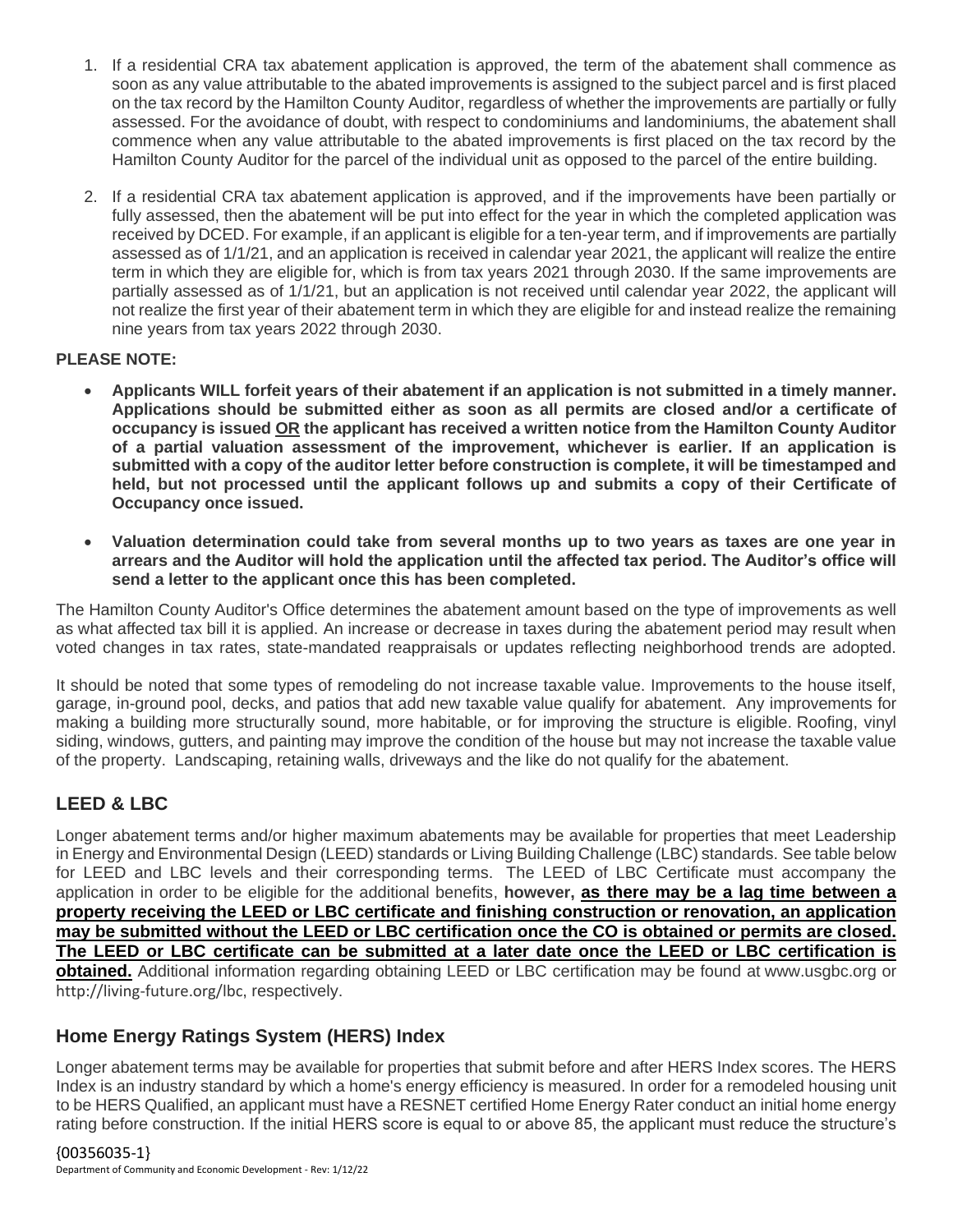index score to at most 70. If the initial HERS score is below 85, the applicant must reduce the structure's index score by at least 20%. A subsequent home energy rating must show either of these improvements. Documentation for both the initial and subsequent scores must be submitted to qualify. **However, as there may be a lag time between a property receiving a final HERS score and finishing construction or renovation, an application may be submitted once the CO is obtained or permits are closed without a final HERS score.** Additional information can be found at the following website: [www.hersindex.com](http://www.hersindex.com/)

## **Visitability**

Larger abatement terms may be available for new residential construction projects that meet City of Cincinnati Visitability Standards ([https://city-egov2.cincinnati-oh.gov/Webtop/ws/council/public/child/Blob/39679.pdf?rpp=-](https://city-egov2.cincinnati-oh.gov/Webtop/ws/council/public/child/Blob/39679.pdf?rpp=-10&w=doc_no%3D%27201400378%27&m=3) [10&w=doc\\_no%3D%27201400378%27&m=3\)](https://city-egov2.cincinnati-oh.gov/Webtop/ws/council/public/child/Blob/39679.pdf?rpp=-10&w=doc_no%3D%27201400378%27&m=3). Visitability is a concept that encourages the construction and renovation of residences to enable mobility-impaired persons to visit persons in their homes without undue obstacles. To receive the Visitability Certification bonus, property owner must initiate the Visitability Certification process at the beginning of the permit application process with the Department of Buildings and Inspections and have the certification notated on the Certificate of Occupancy upon project completion.

### **Historic Restoration**

Under Ordinance 370-2020, remodels to properties originally constructed in 1920 or prior are eligible for larger abatement term "bonus" on top of the abatement term the property otherwise qualifies for. Remodel work must be done to the existing structure; additions to properties built in 1920 or prior are not eligible for this incentive. Properties will be verified as eligible by the "Year Built" data provided by the Hamilton County Auditor. No improvements that constitute as "new construction," including additions, are permitted to be constructed on a property receiving the Historic Restoration bonus throughout the duration of the abatement, or the abatement will be revoked. Eligible remodel project must commence construction, with permits issued, after January 1, 2022, in order to qualify for the bonus.

For more information on the Residential CRA Tax Abatement program, contact the Department of Community and Economic Development at 513-352-4648 or matthew.heldman@cincinnati-oh.gov. For additional information on how the tax abatement is applied to newly constructed and renovated homes, please consult the tables below.

#### **Incentive Tiers**

Please see the tables on the following page for the incentives offered based on date that a project commenced (defined by date of building permit issuance from the City).